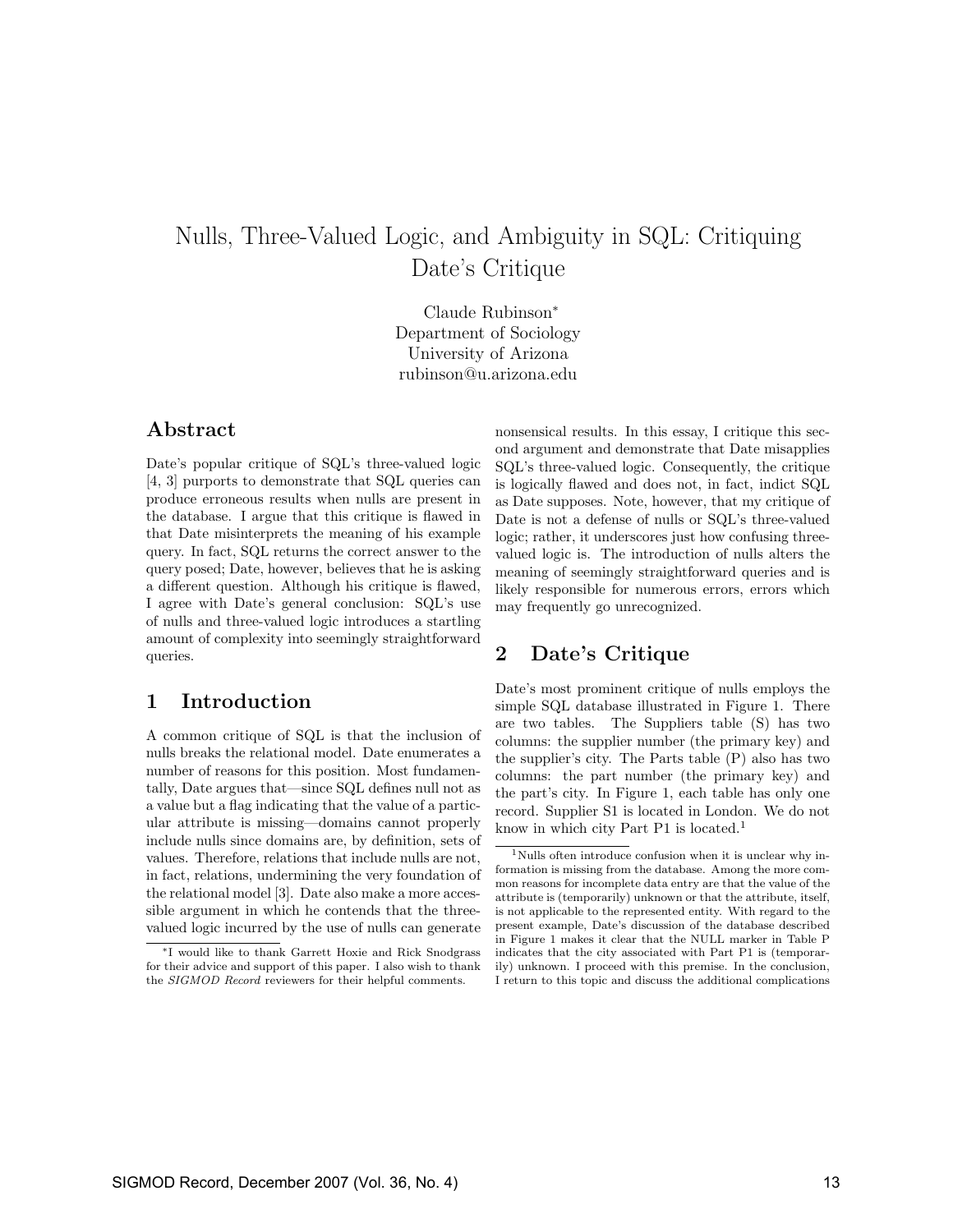| ◡ | $- - - -$ | $\cdot$ . | $\alpha$ $\pi$ $\pi$ $\pi$ |
|---|-----------|-----------|----------------------------|
|   |           |           |                            |

Figure 1: SQL Database

Date [4, page 54] seeks to demonstrate that SQL's three-valued logic produces erroneous results:

The fundamental point I want to make is that certain boolean expressions—and therefore certain queries—produces results that are correct according to three-valued logic but not correct in the real world.

To do so, he poses the following query: "Get SNO-PNO pairs where either the supplier and part cities are different or the part city isn't Paris (or both)" [4, page 54] and writes the corresponding SQL implementation of the query:

SELECT S.SNO, P.PNO FROM S, P WHERE S.CITY <> P.CITY OR P.CITY <> 'Paris'

Substituting in the data from the mock database, the expression  $(S.CITY \leq P.CITY)$  OR  $(P.CITY)$ <> 'Paris') becomes ('London' <> NULL) OR (NULL <> 'Paris') which, in accordance with the rules of SQL's three-valued logic, evaluates to (NULL OR NULL) which, in turn, reduces to NULL. The query, therefore, returns no records.

Date [4, page 55] contends that this result reveals a flaw in SQL's three-valued logic, arguing that:

But of course part P1 does have some corresponding city in the real world; in other words, "the null CITY" for part P1 does stand for some real value, say xyz. Obviously, either xyz is Paris or it isn't.

Date then demonstrates that the WHERE clause will always evaluate to TRUE, regardless of where part P1 is located. In essence, there are three possibilities: city  $xyz$  is Paris, London, or some other city. If city  $xyz$ 

is Paris, the above expression becomes ('London'  $\langle$  'Paris') OR ('Paris'  $\langle$  'Paris'). This expression evaluates to (TRUE OR FALSE) which, in turn, evaluates to TRUE. If city  $xyz$  is London, the expression becomes ('London'  $\langle \rangle$  'London') OR ('London' <> 'Paris') which evaluates to FALSE OR TRUE which evaluates to TRUE. If city xyz is some other city, for example, New York, the expression becomes ('London' <> 'New York) OR ('New York' <> 'Paris') which evaluates to (TRUE OR TRUE) which, again, reduces to TRUE.

According to Date, if SQL correctly took account of the real world—specifically, that part P1 is associated with some city, despite that this fact is missing from the database—it should return the pair S1-P1. That SQL returns an empty set indicates a flaw in its logic: "In other words, the result that's correct according to the logic (that is, 3VL) and the result that's correct in the real world are different!" [4, page 55].

#### 3 Critiquing the Critique

But Date is mistaken. The problem is not that SQL's results disagree with reality but, rather, that Date poorly formulated his original inquiry. Recall Date's original query: "Get SNO-PNO pairs where either the supplier and part cities are different or the part city isn't Paris (or both)." The formulated SQL statement does not, in fact, correspond to this query; in fact, Date's query cannot properly be translated into SQL because it assumes conventional, twovalued logic while SQL operates with three-valued logic.

In conventional logic, propositions are true or false. That is, part P1 is in Paris or it is not. In the threevalued logic employed by SQL, propositions are true, false, or unknown. By introducing the possibility of unknown propositions, it is no longer the case that part P1 is or is not in Paris. Rather: we know that part P1 is in Paris, we know that part P1 is not in Paris, or we don't know where part P1 is.

The logic system within which one works demands that queries be formulated appropriately. Within a conventional, two-valued logic system, statements must be able to be classified as "true" or "false."

that arise when the meaning of a null is ambiguous.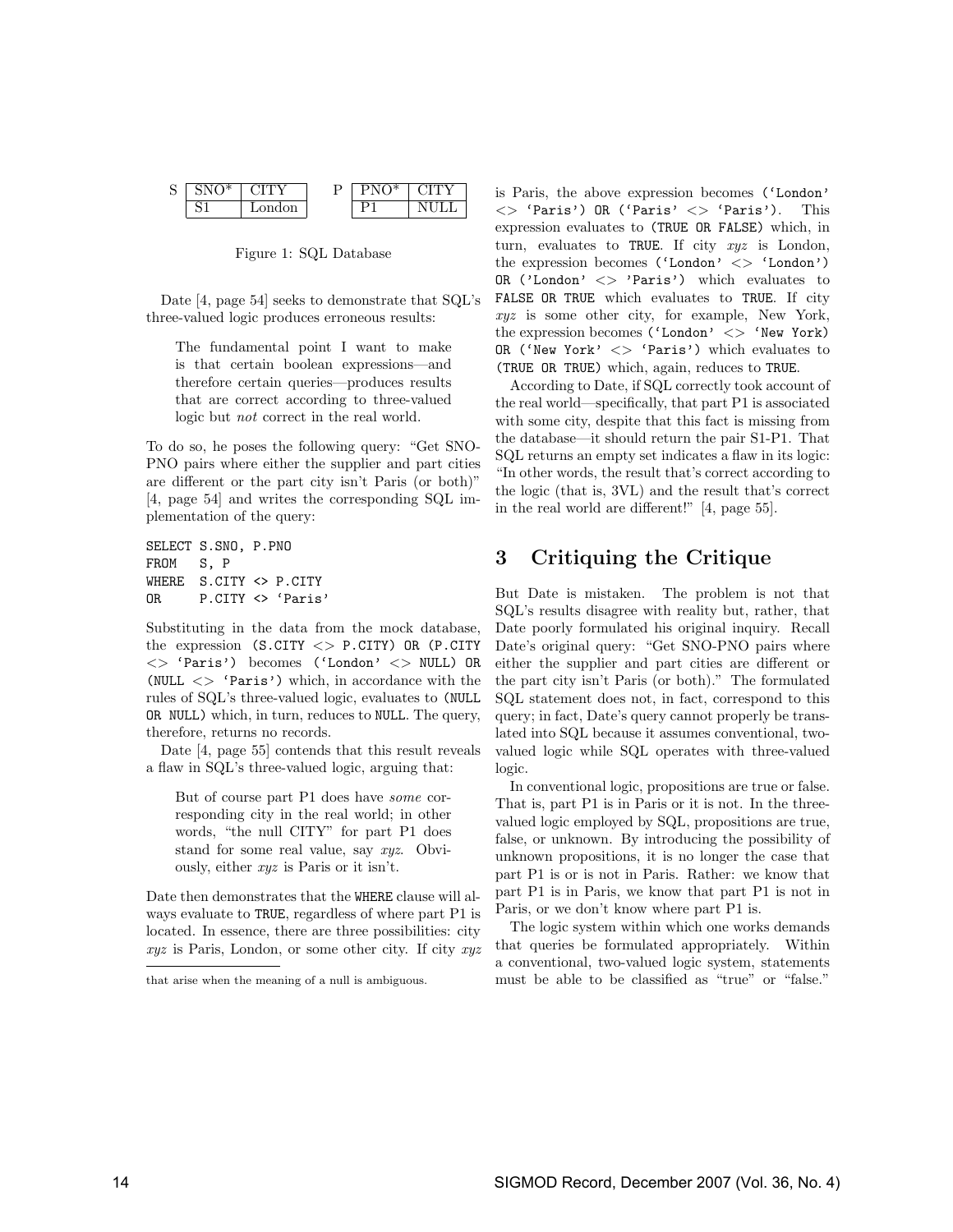Within a three-valued logic system, statements must also permit a classification of "unknown." Date's original query assumes two-valued logic. Consider the first clause of the query: "Get SNO-PNO pairs where  $\dots$  the supplier and part cities are different." This query assumes that supplier and part cities are different or that they are the same. But within SQL's three-valued logic system, supplier and part cities may be the same, they may be different, or we might not know if they are the same or different. The second clause of the query is similar: "Get SNO-PNO pairs where . . . the part city isn't Paris." Again, this query assumes that the part city is or is not Paris. Within SQL, however, the part city may be Paris, it may not be Paris, or we might not know what city it is. And, in fact, the null value in the database indicates that we do not know which city is associated with part P1.

Date argues that "in the real world" the city for part P1 either is or is not Paris. This is certainly true. But it is also true that "in the real world" we may not know what city is associated with part P1. These are two different propositions. The cities to which parts correspond is a set of facts that is distinct from whether we know which cities correspond to which parts. In SQL, queries always imply knowledge of the relationship in question and not simply the existence of said relationship. We can therefore reformulate Date's original query as "Get SNO-PNO pairs where either we know that the supplier and part cities are different or we know that the part city isn't Paris (or both)." The results of the SQL statement now make sense. An empty set is returned because—even though part P1 "does have some corresponding city in the real world"—we do not know to which city the part corresponds.

This understanding of the incongruity between two-valued and three-valued logic is made more clear by examining Date's second example. Date [4, page 55] presents the following SQL statement

SELECT P.PNO FROM P WHERE P.CITY = P.CITY

and contends that "The real-world answer here is obviously the set of part numbers currently appearing in P." What is obvious is that Date thinks that the above SQL syntax is functionally equivalent to the statement "Get the PNO numbers for the parts that are associated with cities." Because "in the realworld" all parts must be associated with a city, Date concludes that the query should return a set of part numbers. But Date is again misreading the query. Because SQL uses three-valued logic the statement expresses a distinctly different query: "Get the PNO numbers for the parts for which we know the associated city." Again, SQL correctly returns an empty set because, according to table P, we do not know which city is associated with part P1.

Date [4, page 55] contends that his examples demonstrate that SQL is fundamentally broken:

To sum up: if you have any nulls in your database, you're getting wrong answers to some of your queries. What's more, you have no way of knowing, in general, just which queries you're getting wrong answers to; all results become suspect. You can never trust the answers you get from a database with nulls. In my opinion, this state of affairs is a complete showstopper. (Emphasis in original.)

I have shown that Date has not demonstrated what he thinks he has. SQL returns the correct answer for the query posed but Date believes that he is asking a different question. This confusion is understandable. SQL's three-valued logic is not intuitive. We are used to two-valued logic in which propositions are either true or false. But three-valued logic also permits unknown propositions. When working with SQL databases, it is imperative that we formulate our queries correctly; otherwise, we risk making mistakes similar to Date.

#### 4 Discussion

SQL's use of three-valued logic and its inclusion of the null marker requires that we formulate our database queries to reflect the possibility that the relationships between entities may be unknown. When we fail to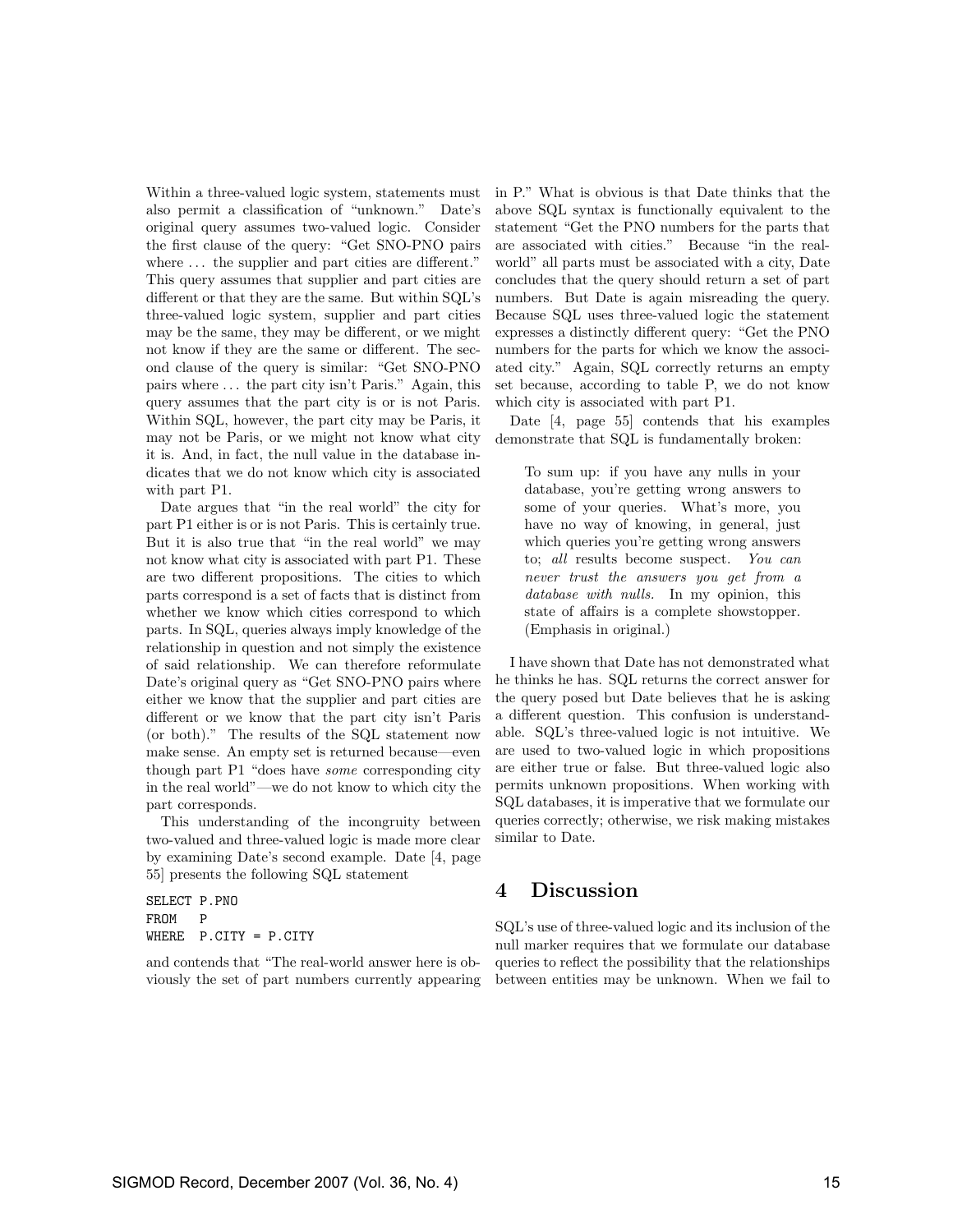do so, we risk posing a different question than intended. We must keep in mind that SQL's logic is non-intuitive. Rarely will the questions we put to a SQL database approach what we would ask in normal conversation. We cannot simply ask for the "SNO-PNO pairs where the supplier and part cities are different;" rather, we must ask for "SNO-PNO pairs where the supplier and part cities are known to be different." More crucially, we must understand the difference between these two formulations.

The problem is only aggravated by the fact that information can be missing from a database for a variety of reasons. Date [1] identifies seven common causes of incomplete data entry: value not applicable, value unknown, value does not exist, value undefined, value not valid, value not supplied, and value is the empty set. If a value might be missing due to, for example, an inapplicable attribute, queries must be formulated and interpreted in consideration of this potential condition. When null markers are loaded with multiple meanings, the construction of associated queries rapidly becomes unmanageable: "Get SNO-PNO pairs where the part city attribute is applicable and either we know that the supplier and part cities are different or the part city isn't Paris (or all three conditions apply)." To address this latter situation, some practitioners advocate the use of descriptive truth values [5, 7]. Constituting actual values rather than null markers, such solutions permit designers to construct databases that do not permit nulls and, consequently, may be queried using conventional, two-valued logic.

It may also be useful to note that any query that assumes three-valued logic may be decomposed into two correlated queries assuming two-valued logic.<sup>2</sup> Take, for example, the query "Get SNO-PNO pairs where we know that the part city isn't Paris." As discussed above, this query assumes three-valued logic because, for any given SNO-PNO pair, the part city may be in Paris, it may not be in Paris, or the part city may be unknown. This query may be decomposed into the compound query "Get SNO-PNO pairs where we know the part city and, from the resulting set, get SNO-PNO pairs where the part city is not Paris." It

<sup>2</sup>I thank Charles Ragin for clarifying this principle for me.

is often helpful to perform this decomposition, particularly when constructing complex queries.

Ultimately, I agree with Date that three-valued logic is incompatible with database management systems. While I am not convinced that three-valued logic violates the relational model per se, I agree with McGoveran [6, page 355] that

many-valued logic means that database designers, developers, and users must all learn a whole new way of thinking. The practical costs of this approach are hard to assess; certainly they do violence to the goals we set out to satisfy with an RDBMS.

That Date, himself, misinterprets the meaning of his SQL syntax underscores the severity of the problem.

# 5 Conclusion

We develop databases in order to organize and make sense of information. The problem is that the world is complex. One manifestation of this complexity is that we sometimes lack complete information. I echo those who suggest that SQL practitioners avoid nulls as much as possible. By default, database designers should constrain columns as non-nullable. Operations that generate nulls such as outer joins should be avoided when possible, particularly as the basis of views and subqueries. Since, by definition, nulls indicate exceptional circumstances, nullable columns often indicate where the database design might be improved. The use of nulls in SQL is not the most fundamental concern raised by the database presented in Figure 1. Rather, it is: Where the heck is part P1? If part P1 is in transit to Paris, that information needs to be recorded in the database. So too if part P1 is lost. Notably, inclusion of such information elsewhere in the database increases both the value of the database as well as its integrity by permitting the problematic record to be dropped.

Proper design techniques, then, naturally minimize the number of nulls in the database. A database design is a model of a particular domain and it is only by thoroughly interrogating that domain—by